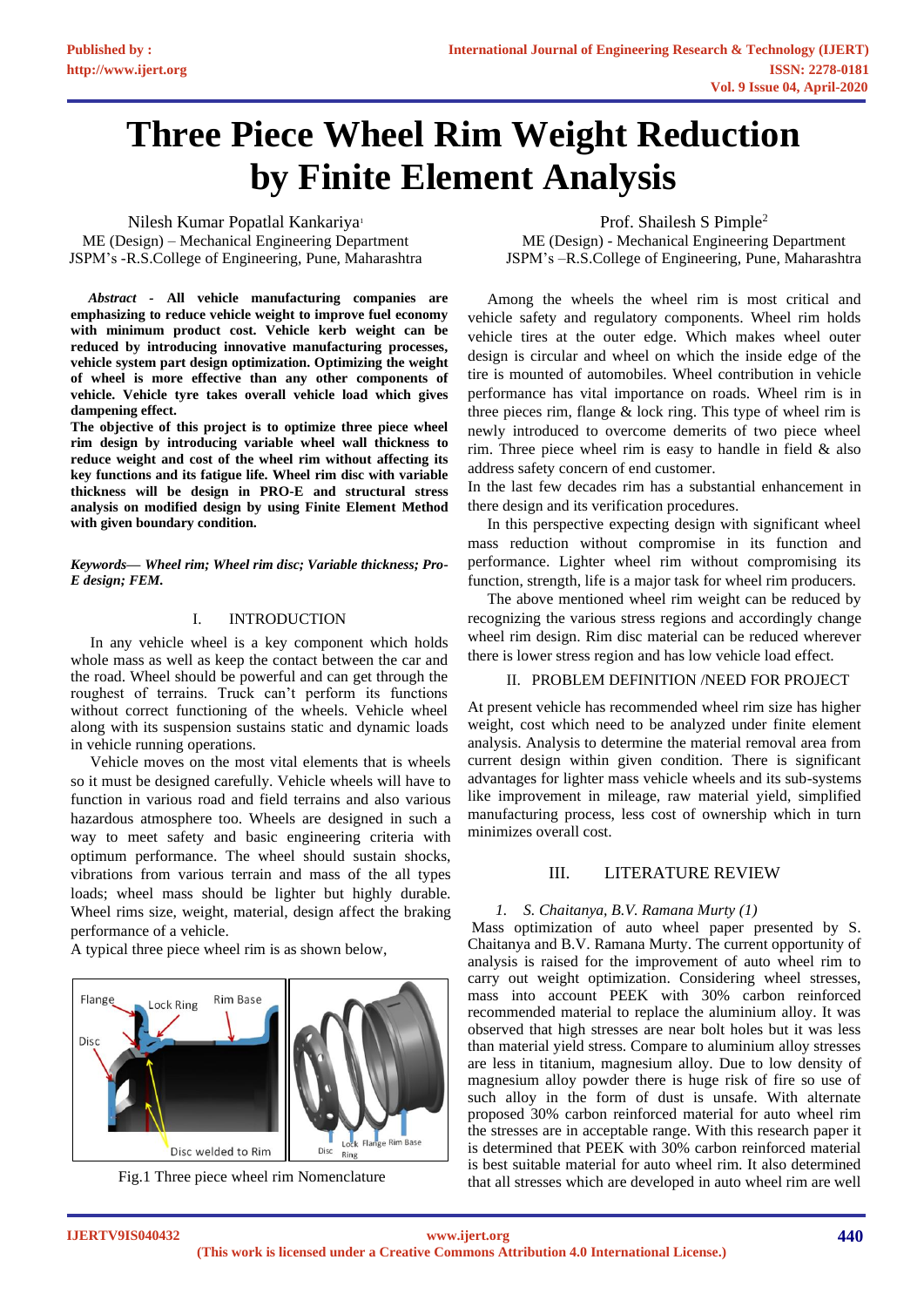within acceptable limit and accordingly weight optimization is achieved.

## *2. Sourav Das (2)*

Design and mass optimization of aluminium wheel paper presented by Sourav Das. In this research wheel optimization, wheel assembly and its types divided into two region, scope to change design scheme and no scope to change design scheme. The region where no scope to change design will have standard design. The region where there is opportunity to change design will minimize the weight and improve design of the arms. Design scheme optimized in such way that can sustain various loads with sufficient safety margin with bare minimum material and development cost and if any losses. To withstand various loads and stresses five arm design structure is optimal. It was observed that weaker region or high stress region is around rim flange. Fatigue analysis determines that proposed material can withstand for anticipated product life cycle. By finite element analysis method original mass of rim is decrease by 48%. Modified wheel rim design arm shape and its section simplified for ease of manufacturing and equal stresses distribution.

## *3. R. Muthuraj, R. Badrinarayanan, T. Sundararajan (3)*

Improvement in the wheel design using actual loading conditions – Finite element analysis and Experimental Stress analysis comparison paper presented by R. Muthuraj, R. Badrinarayanan, T. Sundararajan. In his paper rim design and comparative stresses are explained and further evaluation of wheel rim durability performance finite element and experimental stress analysis with actual loading conditions explained. In this research paper current design and proposed forged alloy wheel test results compare using experimental stress and finite element analysis. So by this research there are improvement are suggested in wheel design. In FEA analysis all loading conditions are realistic or actual. Conclusion were drawn by comparing finite element analysis and experimental stress analysis.

#### *4. R. Muthuraj, Dr. T Sundararajan (4)*

In The Forged Hybrid wheel for heavy commercial vehicles paper presented by Muthuraj and Dr. Sundararajan.

Robust design for enhance manufactured goods prime function and its services has defined forged hybrid Wheel towards material mass saving in heavy commercial vehicles approx. 41 % as a component and 18 % gross as wheels assembly. Hybrid Wheel to be used with tube type tires. With use of current tube tire assembly which offer all advantages of aluminium wheels reduces development cost on wheels. Which increases fuel economy by 5%, tyre life increased by 30% with reduce driver fatigue but only things is forged Hybrid Wheel is costlier than Steel wheel rim.

# *5. Haruo Nagatani, Tsuyoshi Niwa (5)*

Topology Optimization of application and its Shape for Hub-Bearing lightening development paper presented by Haruo Nagatani and Tsuyoshi Niwa.

Hub bearing shape and weight optimization analysis performed for lightening weight of cars. Wheel hub bearing profile optimization were done considering the mechanical strength. However, hub bearing rigidity target needs to be set.

Therefore, considering appropriate hub bearing rigidity margin various method of optimization in phases to be done to reduce weight of wheel hub bearing. This way hub bearing technology established and meets the needs of various car manufacturers. Topology optimization mostly suitable for linear problems and does not give precise results for nonlinear analysis. Due to this cause highly precise nonlinear analysis is required to check the outcomes accomplished from topology optimization.

## IV. LITERATURE GAP

After careful review of literature, it is clear that past all weight optimization research work were performed by FEM Analysis either on single piece or two piece wheel rim, optimization of wheel rim using topology optimization, weight optimization by aluminium alloy wheel rim. In none of the literature review papers talks about three piece steel wheel rim optimization with variable wheel disc thickness. There is a clear scope for redesigning wheel disc & further comparative structural analysis using FEM for weight optimization without affecting key function of intended part and its life.

## V. SOLUTION TO PROBLEM

Solution to problem is following listed design changes to be incorporated to reduce the three piece wheel rim mass, cost and at same time achieving improved product performance. Recommended changes are variable disc wall thickness for three piece wheel rim to optimize rim mass and cost.

## VI. WHAT IS AVAILABLE IN MARKET

Uniform disc thickness wheel rim as shown in figure



Fig.2 Wheel rim

## VII. OBJECTIVES OF PROJECT

- 1. Wheel rim disc design optimized with the help of analysis Software ANSYS to reduce thickness and its weight without Compromising its function.
- 2. Variable thickness disc flow forming manufacturing process Increases its hardening by cold working to get higher yield.
- 3. Comparative stress analysis for current wheel and proposed design.

#### SOFTWARE USED:

- 1. Pro-E- Creo 5.0 : 3D modelling and 2D drawings.
- 2. ANSYS : WORK BENCH 14.5 for static structural analysis.
- 3. MS office : Excel, Word